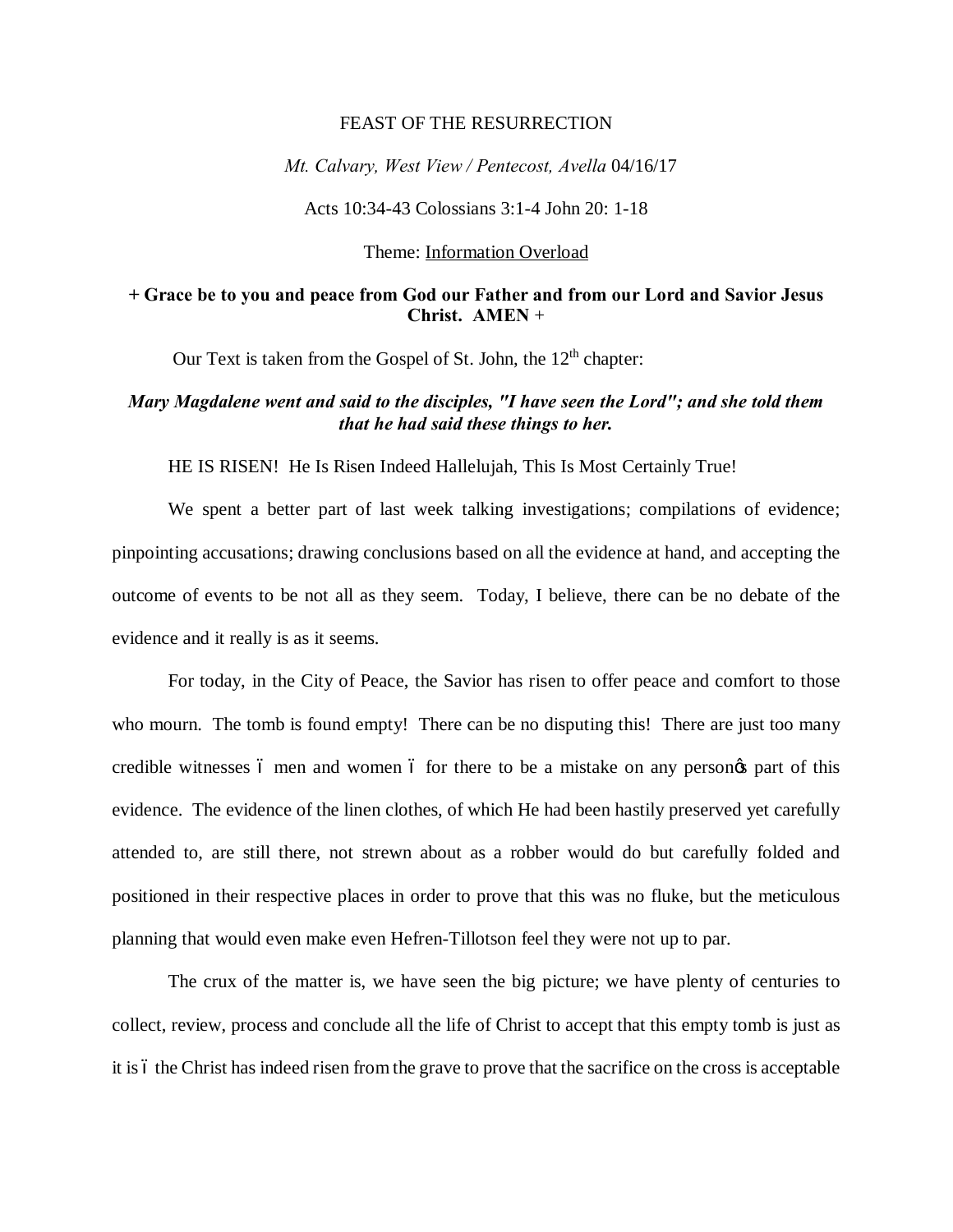to the Father and your sins, as many as they be, are forgiven. There is no disputing this with our many years of proof and time to absorb this truth.

Poor Mary Magdalene. She did not have the luxury of time honored traditions or the many evidences of Jesus promise to rise from the grave. Even if she did, she most likely would be doing the same thing she is doing here, for even Peter and John, the two disciples that were privy to every miracle, every Sermon, every Word of which Jesus spoke throughout His ministry, especially the promises that He would rise again in three days, walked away in bewilderment, for as of yet, even they,  $\delta$ *Did not understand the Scripture, that He must rise again from the dead.* If stalwart apostles like Peter and John are bewildered at the empty tomb, how would poor Mary feel?

There is the rub, my friends. Even with all the evidence, piled high, catalogued and arranged in Chronological, Sociological, political, or otherwise arrayed, you still cannot believe in the Empty tomb with your own reason or strength. It can only be achieved by faith, a faith the Holy Ghost imparts where and when He wills. When the Holy Spirit descends upon a person, it is the Holy Ghost Himself that moved the heart to confess their sins, and acknowledge that Jesus on the Cross is the payee of such sins. Having placed said sins at the cross, the Holy Ghost then moves is with the comfort that the empty tomb does prove the existence of a God an Almighty Father that accepts this payment and removes His wrath from the believer. With the wrath removed, the soul abounds, and the heart rejoices in her God, knowing that reconciliation has been made, and that no more is necessary for salvation. Simple faith in the works of the Triune God makes you a forgiven, saved, and acceptable child to the God that desires your presence this day. So He calls you through the Gospel to confess and receive the Absolution; He calls you to the reception of Body and Blood for the strengthening of your faith; He enlightens you with the gifts